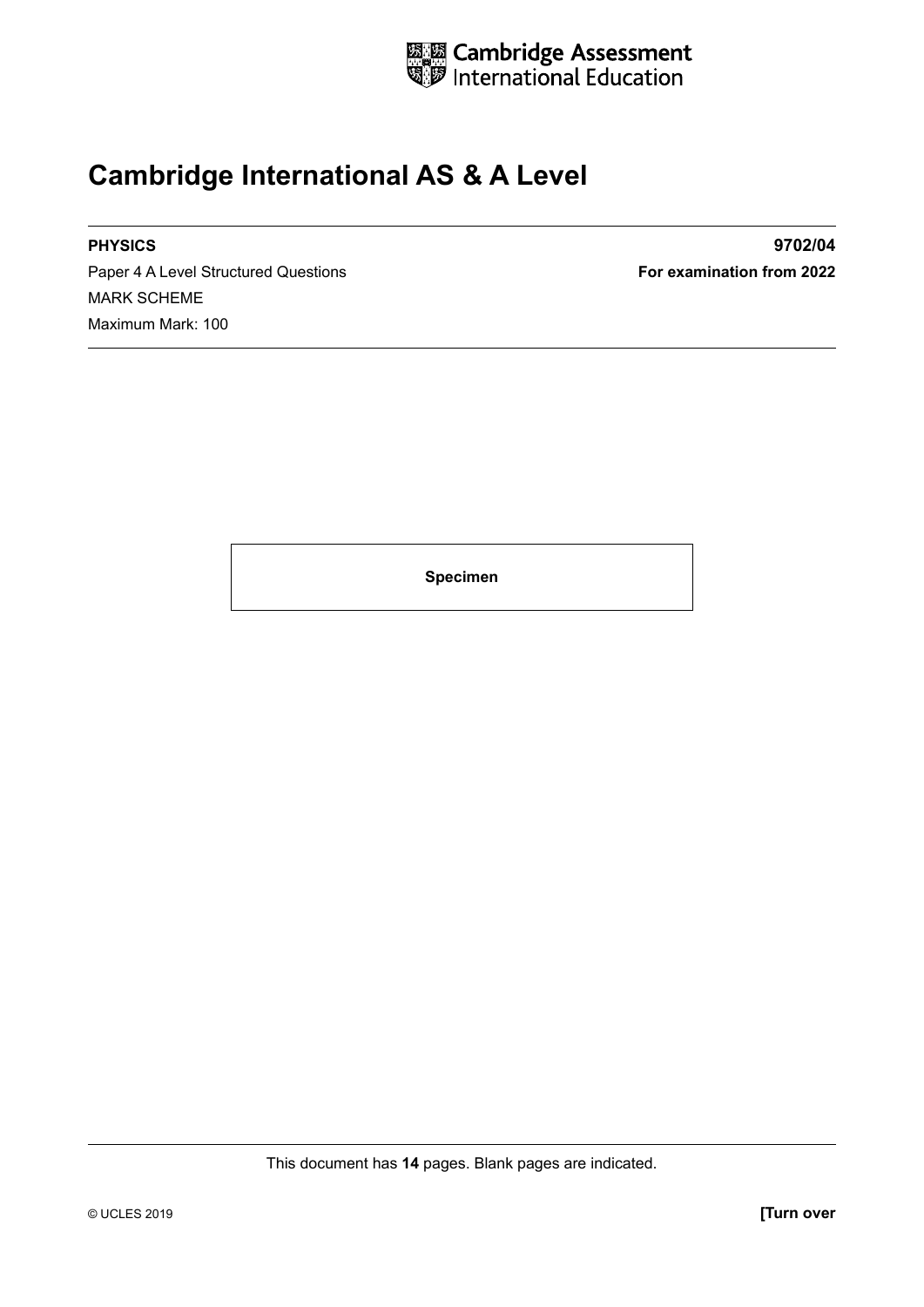| These general marking principles must be applied by all examiners when marking candidate answers. They should be applied alongside the specific<br>a question. Each question paper and mark scheme will also comply with these marking<br>content of the mark scheme or generic level descriptors for<br>⊚ Generic Marking Principles<br>E These general marking principl<br>≌ content of the mark scheme or<br>≌ <sub>crinciples</sub><br>principles. |  |
|--------------------------------------------------------------------------------------------------------------------------------------------------------------------------------------------------------------------------------------------------------------------------------------------------------------------------------------------------------------------------------------------------------------------------------------------------------|--|
| GENERIC MARKING PRINCIPLE 1:                                                                                                                                                                                                                                                                                                                                                                                                                           |  |
| Marks must be awarded in line with:                                                                                                                                                                                                                                                                                                                                                                                                                    |  |
| the specific skills defined in the mark scheme or in the generic level descriptors for the question<br>exemplified by the standardisation scripts.<br>the specific content of the mark scheme or the generic level descriptors for the question<br>the standard of response required by a candidate as                                                                                                                                                 |  |
| GENERIC MARKING PRINCIPLE 2:                                                                                                                                                                                                                                                                                                                                                                                                                           |  |
| or other fractions).<br>Marks awarded are always whole marks (not half marks,                                                                                                                                                                                                                                                                                                                                                                          |  |
| GENERIC MARKING PRINCIPLE 3:                                                                                                                                                                                                                                                                                                                                                                                                                           |  |
| Marks must be awarded positively:<br>Page 2 of 14                                                                                                                                                                                                                                                                                                                                                                                                      |  |
| ed in the mark scheme. However, credit is given for valid answers which go beyond the<br>scope of the syllabus and mark scheme, referring to your Team Leader as appropriate<br>marks are awarded when candidates clearly demonstrate what they know and can do<br>marks are awarded for correct/valid answers, as defin                                                                                                                               |  |
| answers should only be judged on the quality of spelling, punctuation and grammar when these features are specifically assessed by the<br>question as indicated by the mark scheme. The meaning, however, should be unambiguous.<br>marks are not deducted for omissions<br>marks are not deducted for errors                                                                                                                                          |  |
| GENERIC MARKING PRINCIPLE 4:                                                                                                                                                                                                                                                                                                                                                                                                                           |  |
| Rules must be applied consistently e.g. in situations where candidates have not followed instructions or in the application of generic level<br>descriptors.                                                                                                                                                                                                                                                                                           |  |
| GENERIC MARKING PRINCIPLE 5:                                                                                                                                                                                                                                                                                                                                                                                                                           |  |
| Marks should be awarded using the full range of marks defined in the mark scheme for the question (however; the use of the full mark range may<br>be limited according to the quality of the candidate responses seen).                                                                                                                                                                                                                                |  |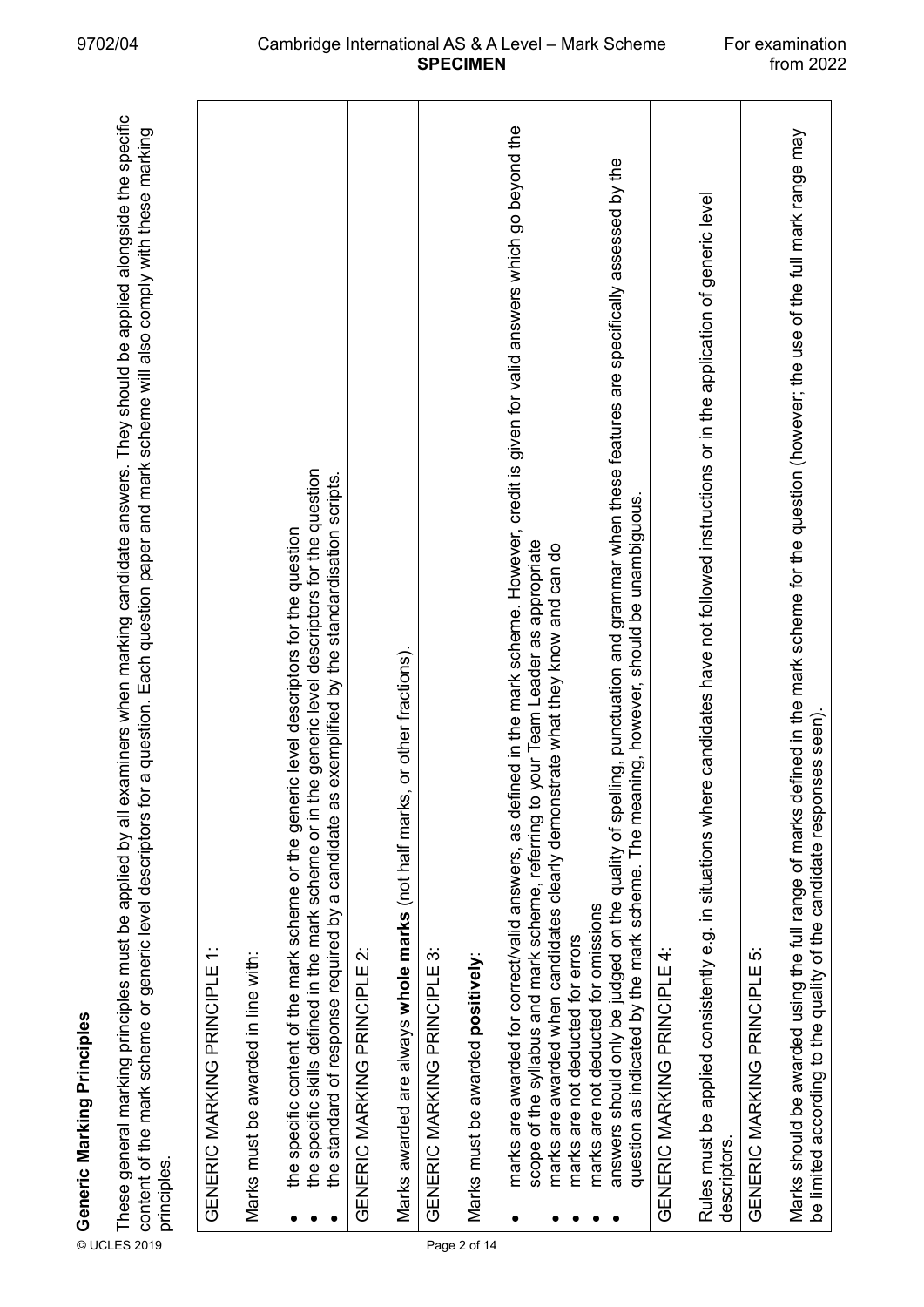|              |        | GENERIC MARKING PRINCIPLE 6:                                                                                                                                                                                                                                                                                                                                                                                                                                                                                                                                                                                                                                                                                        |
|--------------|--------|---------------------------------------------------------------------------------------------------------------------------------------------------------------------------------------------------------------------------------------------------------------------------------------------------------------------------------------------------------------------------------------------------------------------------------------------------------------------------------------------------------------------------------------------------------------------------------------------------------------------------------------------------------------------------------------------------------------------|
| © UCLES 2019 |        | defined in the mark scheme. Marks should not be awarded with grade thresholds or grade<br>Marks awarded are based solely on the requirements as<br>descriptors in mind.                                                                                                                                                                                                                                                                                                                                                                                                                                                                                                                                             |
|              |        | Science-Specific Marking Principles                                                                                                                                                                                                                                                                                                                                                                                                                                                                                                                                                                                                                                                                                 |
|              |        | Examiners should consider the context and scientific use of any keywords when awarding marks. Although keywords may be present, marks<br>should not be awarded if the keywords are used incorrectly.                                                                                                                                                                                                                                                                                                                                                                                                                                                                                                                |
|              | $\sim$ | The examiner should not choose between contradictory statements given in the same question part, and credit should not be awarded for any<br>e question part. Wrong science that is irrelevant to the question should be ignored.<br>correct statement that is contradicted within the sam                                                                                                                                                                                                                                                                                                                                                                                                                          |
|              | က      | Although spellings do not have to be correct, spellings of syllabus terms must allow for clear and unambiguous separation from other syllabus<br>terms with which they may be confused (e.g. ethane / ethene, glucagon / glycogen, refraction / reflection).                                                                                                                                                                                                                                                                                                                                                                                                                                                        |
| Page 3 of 14 | 4      | subsequent marking points. Further guidance will be included in the mark scheme where<br>The error carried forward (ecf) principle should be applied, where appropriate. If an incorrect answer is subsequently used in a scientifically<br>necessary and any exceptions to this general principle will be noted.<br>correct way, the candidate should be awarded these                                                                                                                                                                                                                                                                                                                                             |
|              | မာ     | List rule' guidance (see examples below)                                                                                                                                                                                                                                                                                                                                                                                                                                                                                                                                                                                                                                                                            |
|              |        | For questions that require <i>n</i> responses (e.g. State two reasons ):                                                                                                                                                                                                                                                                                                                                                                                                                                                                                                                                                                                                                                            |
|              |        | awarded for any responses that are contradicted within the rest of the response. Where two responses contradict one another, this should<br>Read the entire response to check for any responses that contradict those that would otherwise be credited. Credit should not be<br>Non-contradictory responses after the first n responses may be ignored even if they include incorrect science.<br>The response should be read as continuous prose, even when numbered answer spaces are provided<br>Incorrect responses should not be awarded credit but will still count towards n<br>Any response marked <i>ignore</i> in the mark scheme should not count towards n<br>be treated as a single incorrect response |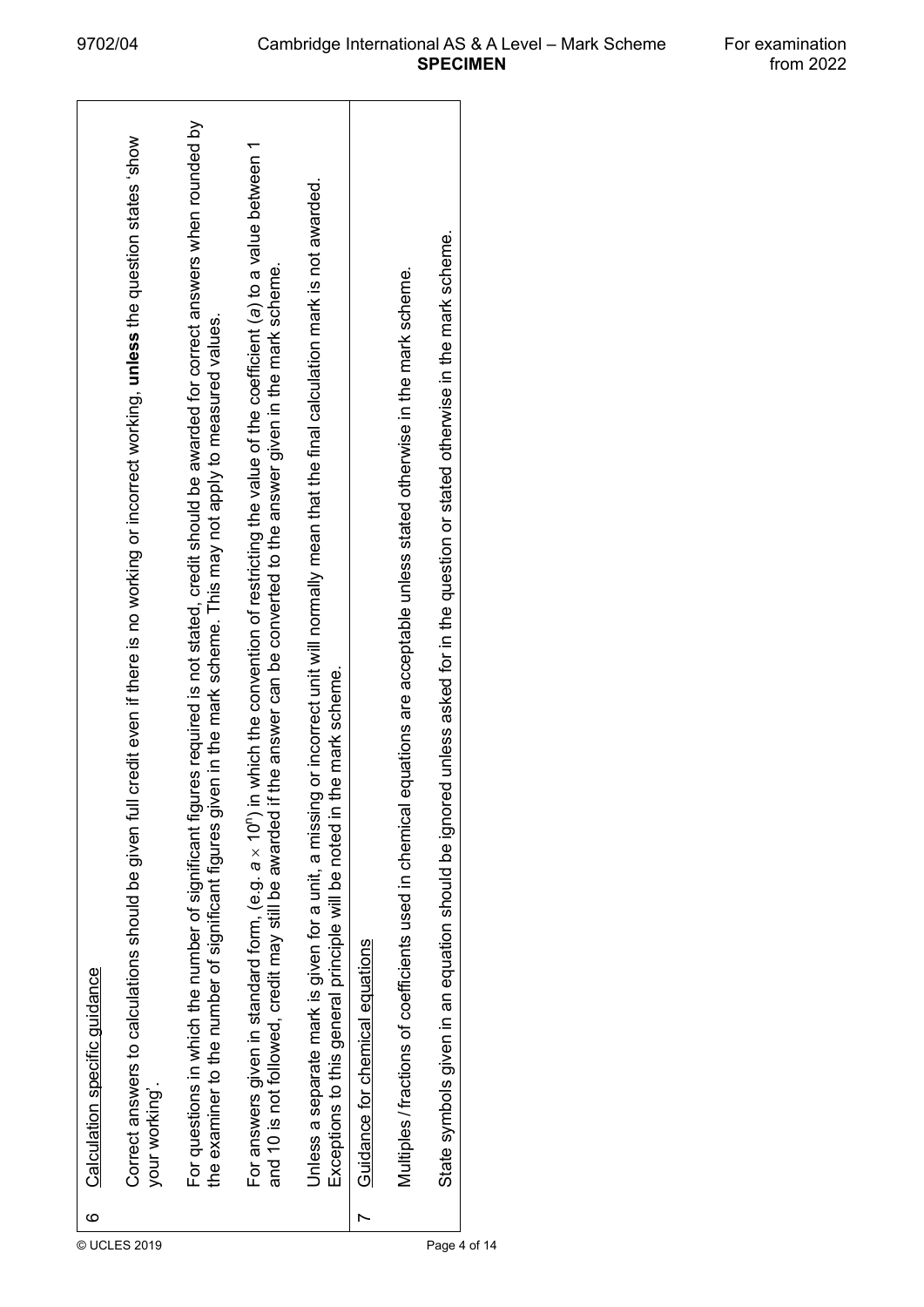e<br>Baranoviations used in the Mark Scheme<br>Baranoviations are also to the same practicalized (grammatical variants accepted)<br>Baranoviations are included a baranovic to the same of the context<br>Baranovic These are <u>included</u> m

**A** marks: These are answer marks. They may depend on an **M** mark or allow a **C** mark to be awarded by implication. marks: These are answer marks. They may depend on an M mark or allow a C mark to be awarded by implication. ⋖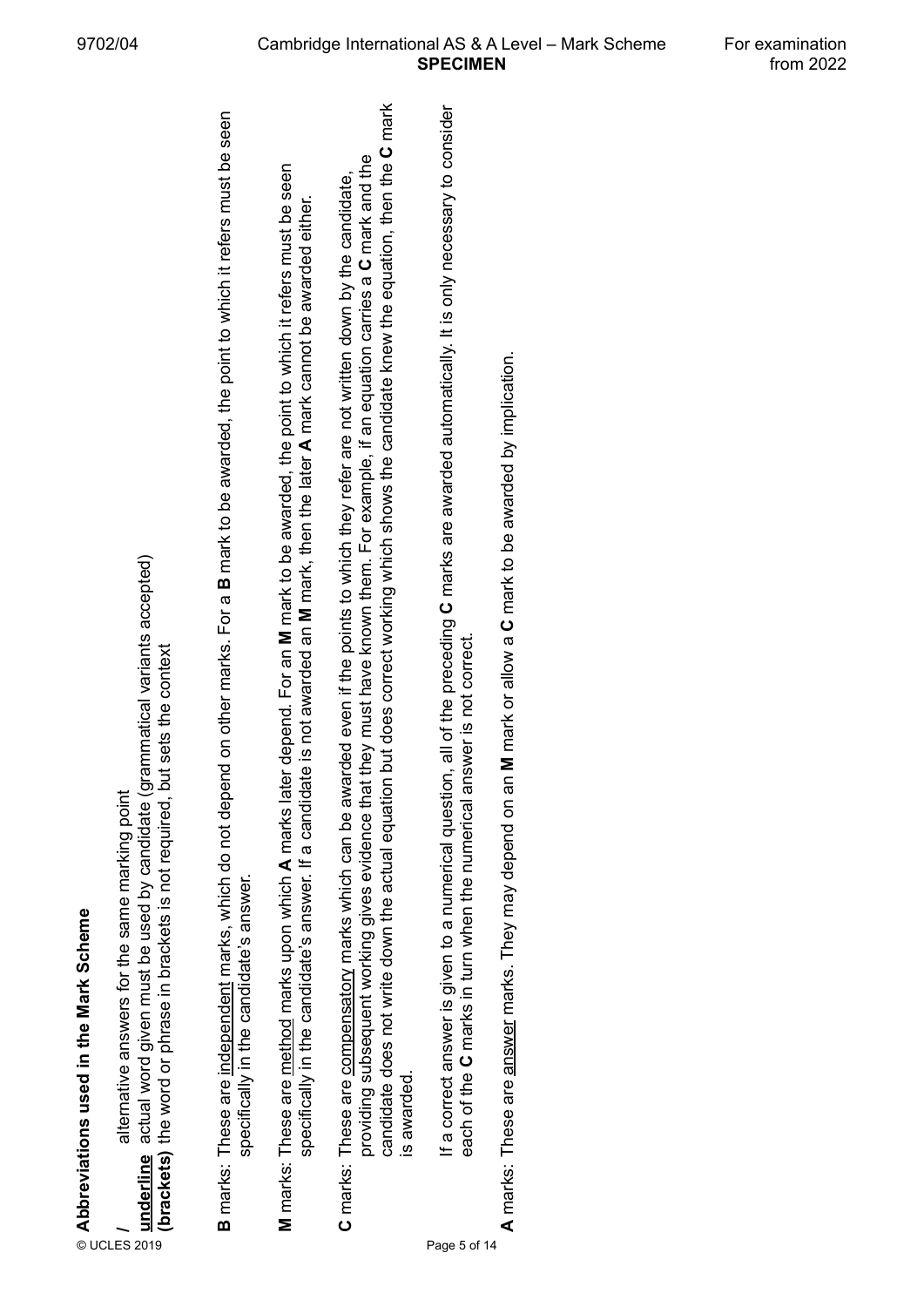#### **A**

| Examples of how to apply the list rule |                          |   |            | 2          |          |                 |                     | ო          |          |                 |              | 2                                         |
|----------------------------------------|--------------------------|---|------------|------------|----------|-----------------|---------------------|------------|----------|-----------------|--------------|-------------------------------------------|
|                                        |                          |   |            |            | ×        |                 |                     |            | ignore   |                 |              | ×                                         |
|                                        | State three reasons  [3] | ₫ | 1. Correct | 2. Correct | 3. Wrong | B (4 responses) | 1. Correct, Correct | 2. Correct | 3. Wrong | C (4 responses) | 1. Correct   | Correct, Wrong<br>$\overline{\mathbf{v}}$ |
|                                        | © UCLES 2019             |   |            |            |          |                 |                     |            |          |                 | Page 6 of 14 |                                           |

# **B (4 responses)**

|                  | m          |          |
|------------------|------------|----------|
|                  |            | gnore    |
| Correct, Correct | 2. Correct | 3. Wrong |

## **C (4 responses)**

|         | ี                 |            |
|---------|-------------------|------------|
|         |                   | ignore     |
| Correct | 2. Correct, Wrong | 3. Correct |

## D (4 responses) **D (4 responses)**

|         | N                       |            |
|---------|-------------------------|------------|
|         | <b>x</b> , (discount 2) |            |
| Correct | 2. Correct, CON (of 2.) | 3. Correct |

## E (4 responses) **E (4 responses)**

| Correct | 2. Correct | 3. Correct, Wrong |
|---------|------------|-------------------|

### F (4 responses) **F (4 responses)**

|         |            |            | discount 3)       |
|---------|------------|------------|-------------------|
| Correct | 2. Correct | 3. Correct | CON $($ of 3. $)$ |

## G (5 responses) **G (5 responses)**

|          |            |            | ignore  | gnore      |
|----------|------------|------------|---------|------------|
| .Correct | 2. Correct | 3. Correct | Correct | CON (of 4. |

## H (4 responses) **H (4 responses)**

|           | ี่         |                           |
|-----------|------------|---------------------------|
|           |            | (discount 2)              |
| . Correct | 2. Correct | 3. CON (of 2.)<br>Correct |

### (4 responses) **I (4 responses)**

| .Correct    |              |   |  |
|-------------|--------------|---|--|
| 2. Correct  |              | N |  |
| 3. Correct  |              |   |  |
| CON (of 2.) | (discount 2) |   |  |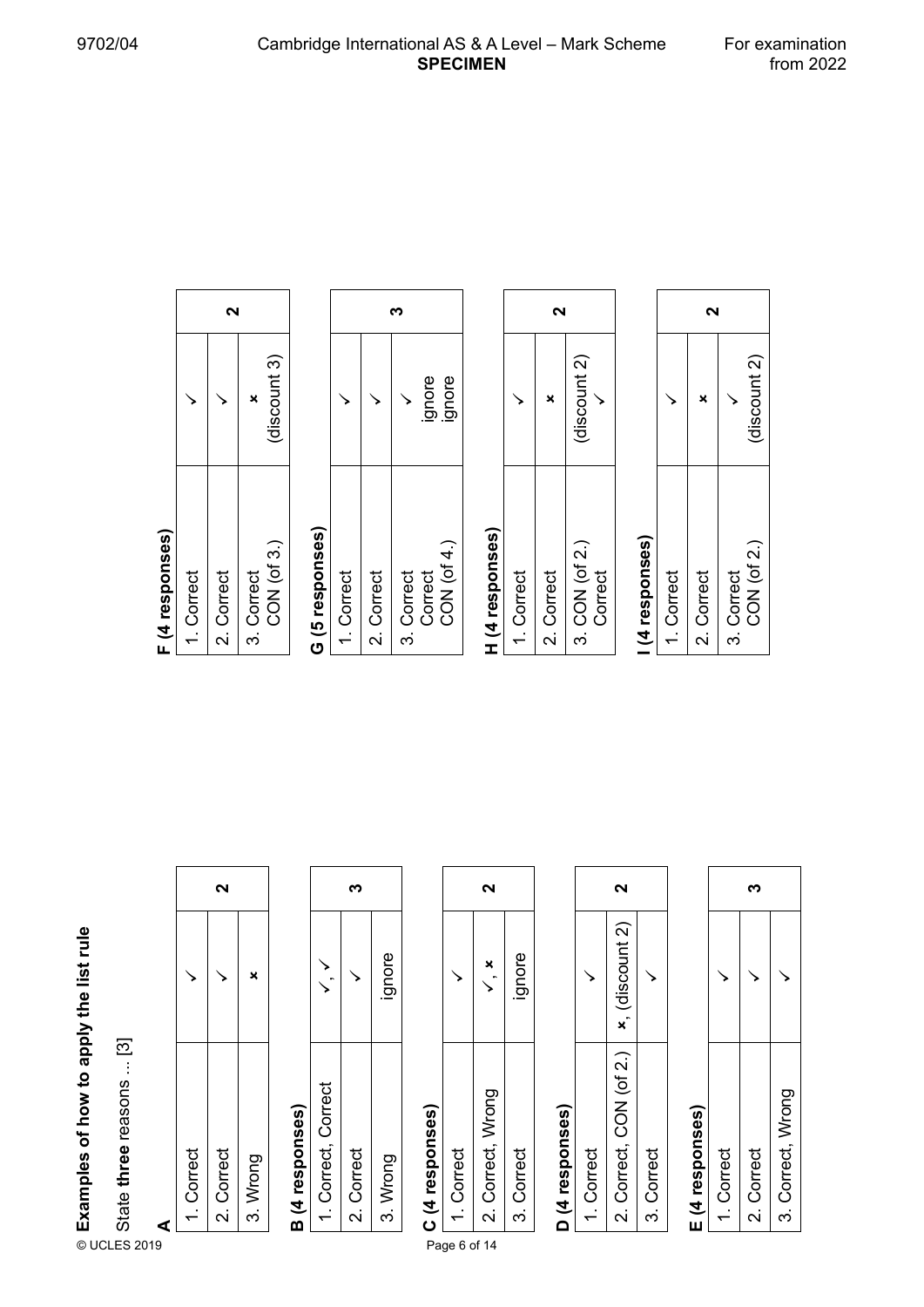| © UCLES 2019 | Question      | Answer                                                                                                                                         | Marks                   |
|--------------|---------------|------------------------------------------------------------------------------------------------------------------------------------------------|-------------------------|
|              | $\sqrt{a}$    | gravitational force (of attraction between satellite and planet)                                                                               | М                       |
|              |               | bout the planet)<br>causes centripetal acceleration (of satellite a                                                                            | 짇                       |
|              | 1(b)          | $M = (4/3) \times \pi R^3 \rho$                                                                                                                | 인                       |
|              |               | $\omega$ = $2\pi$ / T or $v$ = $2\pi nR$ / T                                                                                                   | 인                       |
|              |               | $GM/(nR)^2 = nR\omega^2$ or $v^2/nR$                                                                                                           | Σ                       |
|              |               | completion of algebra to give $\rho = 3\pi n^3 / G T^2$                                                                                        | $\mathbf{\Sigma}$       |
|              | $\frac{1}{2}$ | $n = (3.84 \times 10^8)/(6.38 \times 10^6) = 60.19$ or 60.2                                                                                    | δ                       |
|              |               | $\times$ 3600) <sup>2</sup> ]<br>$3\pi \times 60.19^3$ / [(6.67 $\times$ 10 <sup>-11</sup> ) $\times$ (27.3 $\times$ 24<br>$\sf H$<br>$\sigma$ | $\mathfrak{S}$          |
|              |               | $5.54 \times 10^3$ kg m $^{-3}$<br>$\rho =$                                                                                                    | $\overline{\mathbf{z}}$ |
|              |               |                                                                                                                                                |                         |
|              | Question      | Answer                                                                                                                                         | Marks                   |
|              | 2(a)          | $pV = nRT$                                                                                                                                     | $\mathfrak{S}$          |
| Page 7 of 14 |               | $T = (5.60 \times 10^5 \times 3.80 \times 10^{-2}) / (5.12 \times 8.31)$                                                                       | ২                       |
|              |               | $T = 500K$                                                                                                                                     |                         |
|              | 2(b)(i)       | $\times 10^{-2}$ m <sup>3</sup><br>4.75<br>$V = (3.80 \times 10^{-2}) \times (500 + 125) / 500 =$                                              | $\mathbf{\tilde{z}}$    |
|              | 2(b)(ii)      | (for ideal gas,) change in internal energy is change in (total) kinetic energy (of molecules)                                                  | 인                       |
|              |               | $\Delta U$ = (3/2) × 1.38 × 10 <sup>-23</sup> × 125 × 5.12 × 6.02 × 10 <sup>23</sup>                                                           | δ                       |
|              |               | $LO$ 862 = $\sqrt{V}$                                                                                                                          | হ                       |
|              | 2(c)(i)       | $W = p\Delta V$                                                                                                                                | δ                       |
|              |               | $W = 5.60 \times 10^5 \times (4.75 - 3.80) \times 10^{-2}$                                                                                     | $\mathbf{\tilde{z}}$    |
|              |               | $W = 5320 J$                                                                                                                                   |                         |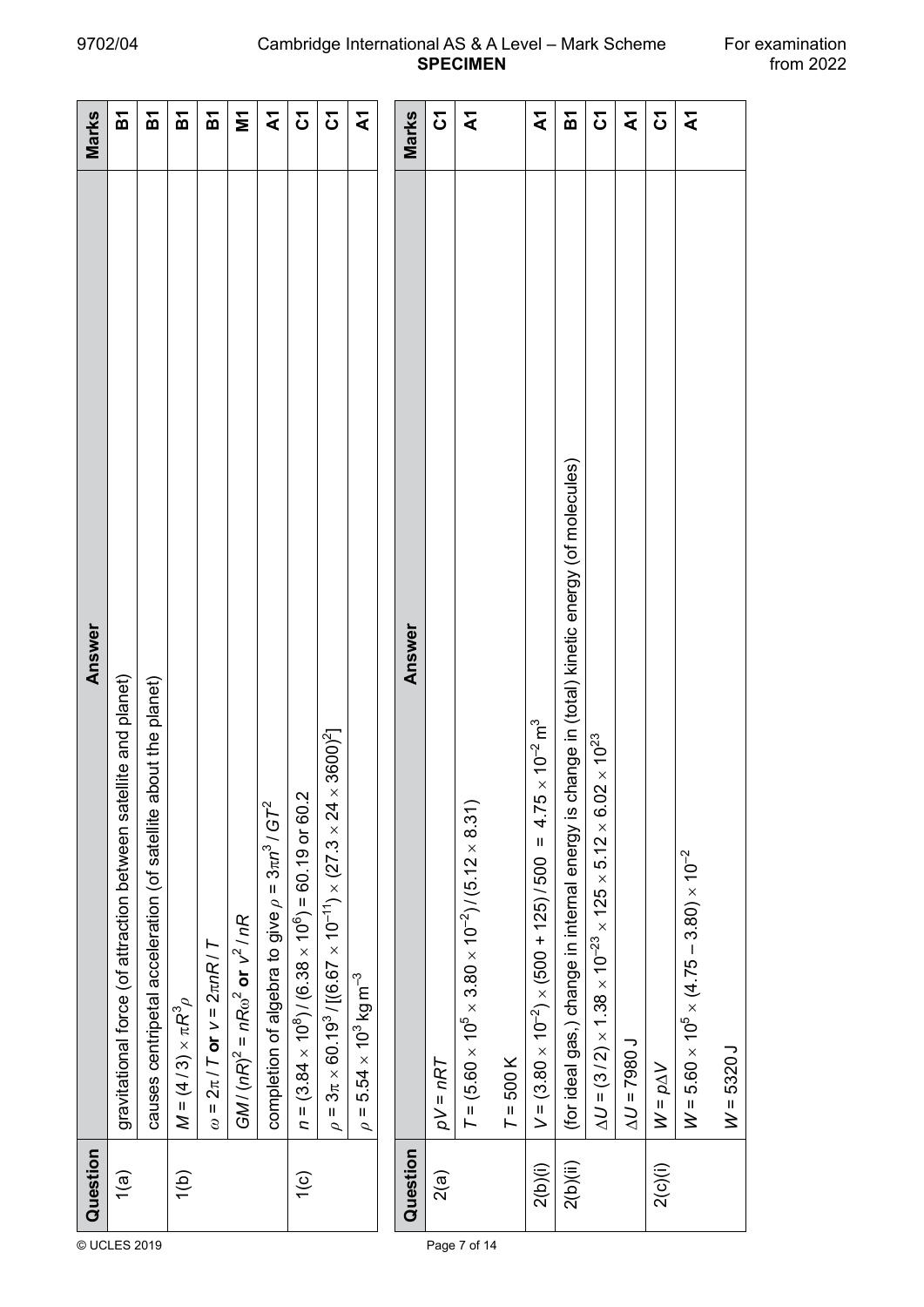#### 9702/04 Cambridge International AS & A Level – Mark Scheme For examination<br>from 2022 **SPECIMEN**

|              | Question | Answer                                                                                                                                                                                   | Marks                |
|--------------|----------|------------------------------------------------------------------------------------------------------------------------------------------------------------------------------------------|----------------------|
| © UCLES 2019 | 2(c)(ii) | done by the gas<br>work done on the gas is negative or work is                                                                                                                           | <u>ы</u>             |
|              |          | transferred to gas + work done on gas<br>$-(-5320)$<br>so thermal energy transferred to gas = 7980<br>increase in internal energy = thermal energy                                       | $\mathbf{\tilde{z}}$ |
|              |          | $= 13300 J$                                                                                                                                                                              |                      |
|              | Question | Answer                                                                                                                                                                                   | Marks                |
|              | 3(a)(i)  | e.g. period = $6/2.5$                                                                                                                                                                    | <u>ნ</u>             |
|              |          | frequency = $0.42$ Hz                                                                                                                                                                    | ২                    |
|              | 3(a)(ii) | energy = $\frac{1}{2} m \omega^2 y_0^2$                                                                                                                                                  | 5                    |
|              |          | = $\frac{1}{2} \times 0.25 \times 4\pi^2 \times 0.42^2 \times (1.5 \times 10^{-2})^2$<br>energy = $1/2m \times 4\pi^2 f^2 y_0^2$                                                         | δ                    |
|              |          | energy = $1.9 \times 10^{-4}$ J                                                                                                                                                          | ধ                    |
| Page 8 of 14 | 3(b)     | ping)<br>gradual decrease in amplitude, so light (dam                                                                                                                                    | ă                    |
|              |          |                                                                                                                                                                                          |                      |
|              | Question | Answer                                                                                                                                                                                   | Marks                |
|              | 4(a)     | inversely proportional to the square of the separation<br>force proportional to product of charges and                                                                                   | <b>PA</b>            |
|              |          | force between point charges                                                                                                                                                              | 인                    |
|              | 4(b)(i)  | point (between spheres) where fields are equal and opposite or<br>(near to each sphere,) fields are in opposite directions or<br>is zero<br>point (between spheres) where field strength | Σ                    |
|              |          | so same (sign of charge)                                                                                                                                                                 | হ                    |
|              | 4(b)(ii) | $(\text{at } x = 5.0 \text{ cm.}) E = 3.0 \times 10^3 \text{ V m}^{-1}$                                                                                                                  | δ                    |
|              |          | $= qE/m$<br>Ø                                                                                                                                                                            | δ                    |
|              |          | = $(1.60 \times 10^{-19} \times 3.0 \times 10^3)/(1.67 \times 10^{-27})$<br>Ø                                                                                                            | $\mathbf{\tilde{z}}$ |
|              |          | $2.9 \times 10^{11}$ m s <sup>-2</sup><br>$\sf H$<br>Ø                                                                                                                                   |                      |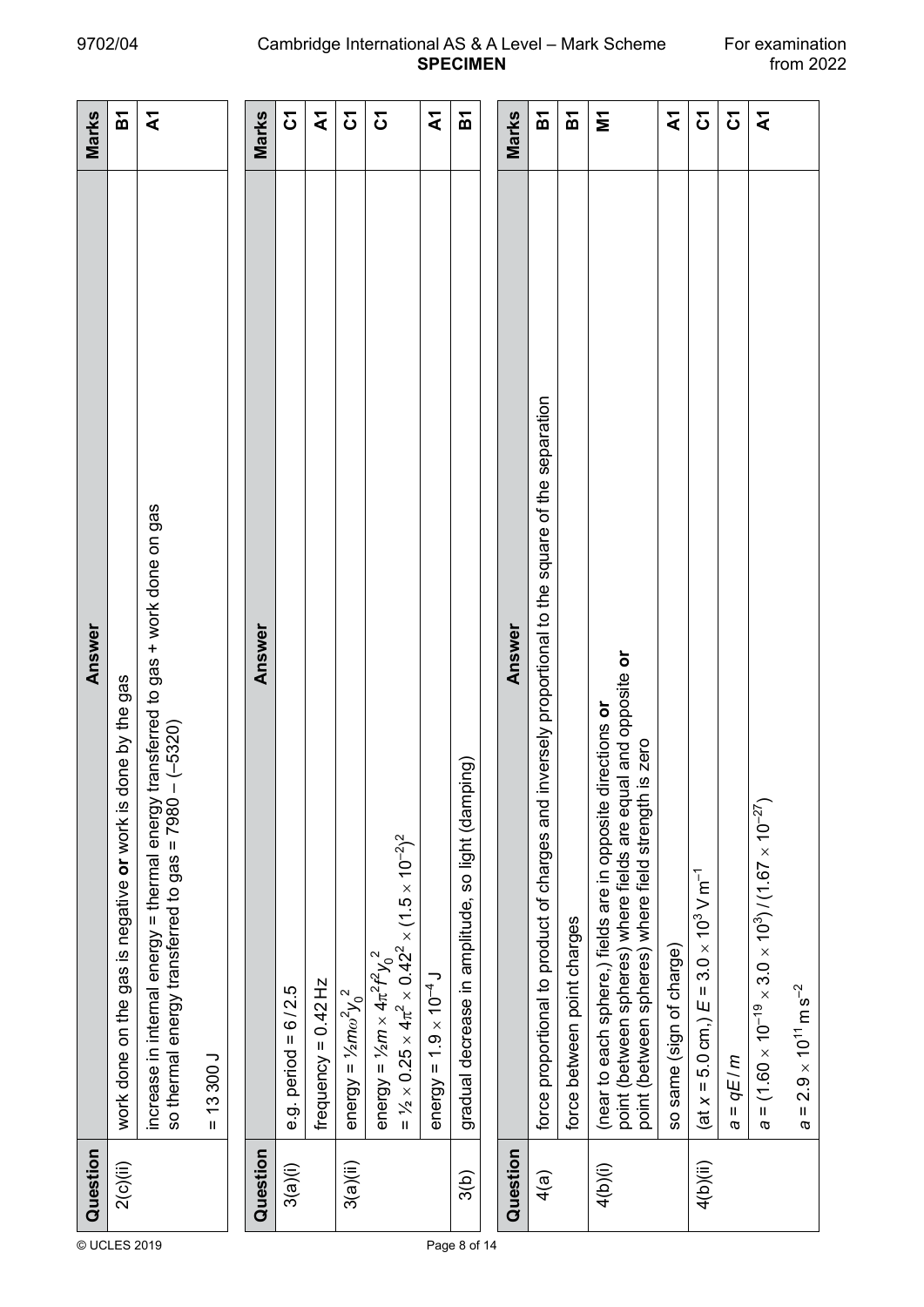#### 9702/04 Cambridge International AS & A Level – Mark Scheme For examination<br>from 2022 **SPECIMEN**

| Question                 | Answer                                                                                                      | Marks                   |
|--------------------------|-------------------------------------------------------------------------------------------------------------|-------------------------|
| 4(c)<br>© UCLES 2019     | field strength is rate of change of (electric) potential<br>field strength or E is potential gradient or    | Σ                       |
|                          | (field strength) maximum at $x = 6$ cm                                                                      | ২                       |
|                          |                                                                                                             |                         |
| Question                 | Answer                                                                                                      | Marks                   |
| 5(a)(i)                  | $V_{\rm rms.} = V_0 / \sqrt{2}$                                                                             | 5                       |
|                          | $V_{\rm rms.} = 8.01\sqrt{2}$                                                                               | $\mathbf{\bar{z}}$      |
|                          | $V_{\rm rms}$ = 5.7 V                                                                                       |                         |
| 5(a)(ii)                 | half-wave (rectification)                                                                                   | 짇                       |
| 5(b)(i)                  | -zero) value where it meets the printed line after 4.0 ms<br>line from peak at $t = 1.0$ ms to minimum (non | 瓦                       |
|                          | correct concave curvature, with gradient never positive                                                     | こと                      |
|                          | minimum potential difference 6.0 V                                                                          | 运                       |
| 5(b)(ii)<br>Page 9 of 14 | time = $3.5 \times 10^{-3}$ s                                                                               | $\mathbf{\bar{x}}$      |
| 5(b)(iii)                | $V = V_0 \exp(-t/RC)$                                                                                       | $\mathfrak{S}$          |
|                          | 6.0 = 8.0 exp $[(-3.5 \times 10^{-3})/(85 \times 10^{-6} \times R)]$                                        |                         |
|                          | $R = 140 \Omega$                                                                                            | $\overline{\mathbf{z}}$ |
|                          |                                                                                                             |                         |
| Question                 | Answer                                                                                                      | Marks                   |
| 6(a)(i)                  | PSYV and QRXW                                                                                               | ត                       |
| 6(a)(ii)                 | electron moving in magnetic field deflected towards face QRXW                                               | Ξ                       |
|                          | so face PSYV is more positive                                                                               | $\mathbf{\Sigma}$       |
| 6(b)(i)                  | PV or SY or RX or QW                                                                                        | Б                       |
| 6(b)(ii)                 | negative and positive charge (carriers) would deflect in opposite directions                                | Σ                       |
|                          | so no change in polarity                                                                                    | $\mathbf{\bar{x}}$      |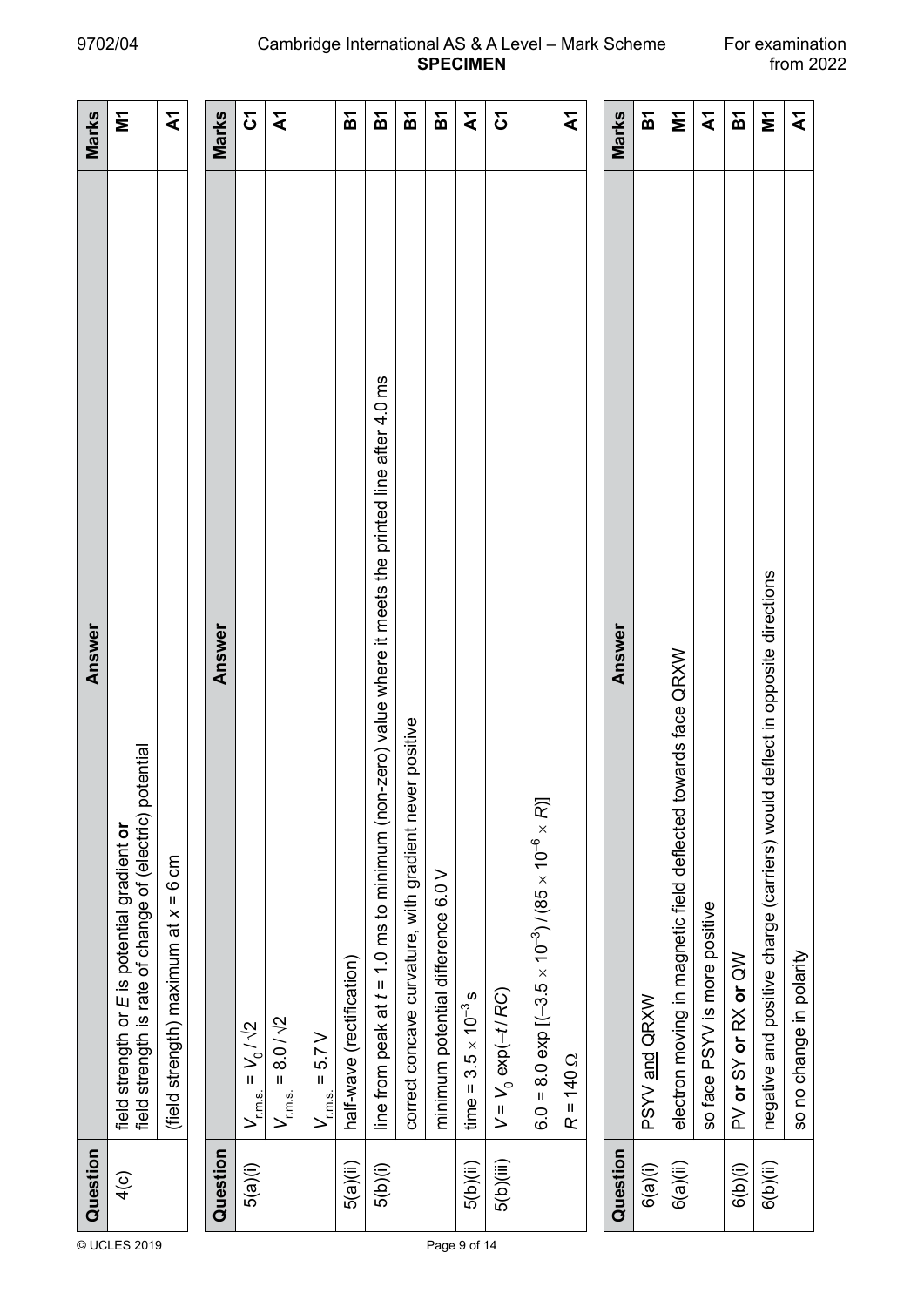| Marks    | Σ                                                             | ধ                                               | $\widetilde{N}$                                                  | (41)                                                                      | $\overline{\mathsf{M}}$               | $\mathbf{\tilde{z}}$                 | $\mathbf{S}$                       |                                                                                                                 | হ                | δ                        | হ                             |                                   | Marks    | B <sub>2</sub> |                                                                                                                    |                                                             |                                        | Б                                           |                                                 |                                                     |
|----------|---------------------------------------------------------------|-------------------------------------------------|------------------------------------------------------------------|---------------------------------------------------------------------------|---------------------------------------|--------------------------------------|------------------------------------|-----------------------------------------------------------------------------------------------------------------|------------------|--------------------------|-------------------------------|-----------------------------------|----------|----------------|--------------------------------------------------------------------------------------------------------------------|-------------------------------------------------------------|----------------------------------------|---------------------------------------------|-------------------------------------------------|-----------------------------------------------------|
| Answer   | product of (magnetic) flux density and (cross-sectional) area | direction of flux normal to (plane of the) area | (magnetic) flux density $\times$ area $\times$ sin $\theta$<br>ŏ | where $\theta$ is angle between direction of flux and (plane of the) area | (induced) e.m.f. proportional to rate | of change of (magnetic) flux linkage | e.m.f. = $\Delta(\Phi N)/\Delta t$ | e.m.f. = (6.8 $\times$ 10 <sup>-6</sup> $\times$ 2 $\times$ 3.5 $\times$ 96) / (2.4 $\times$ 10 <sup>-3</sup> ) | $e.m.f. = 1.9 V$ | alternating / sinusoidal | with same frequency as supply | out of phase with the supply<br>ㅎ | Answer   | two from:      | there is a frequency below which electrons are not ejected<br>n frequency<br>maximum energy of electron depends or | depend on intensity<br>maximum energy of electrons does not | emission of electrons is instantaneous | $(\lambda_{0}$ is the) threshold wavelength | wavelength corresponding to threshold frequency | maximum wavelength for emission (of electrons)<br>ō |
| Question | 7(a)(i)                                                       |                                                 |                                                                  |                                                                           | $7$ (a)(ii)                           |                                      | 7(b)                               |                                                                                                                 |                  | $7$ (c)                  |                               |                                   | Question | 8(a)           |                                                                                                                    |                                                             |                                        | 8(b)(i)                                     |                                                 |                                                     |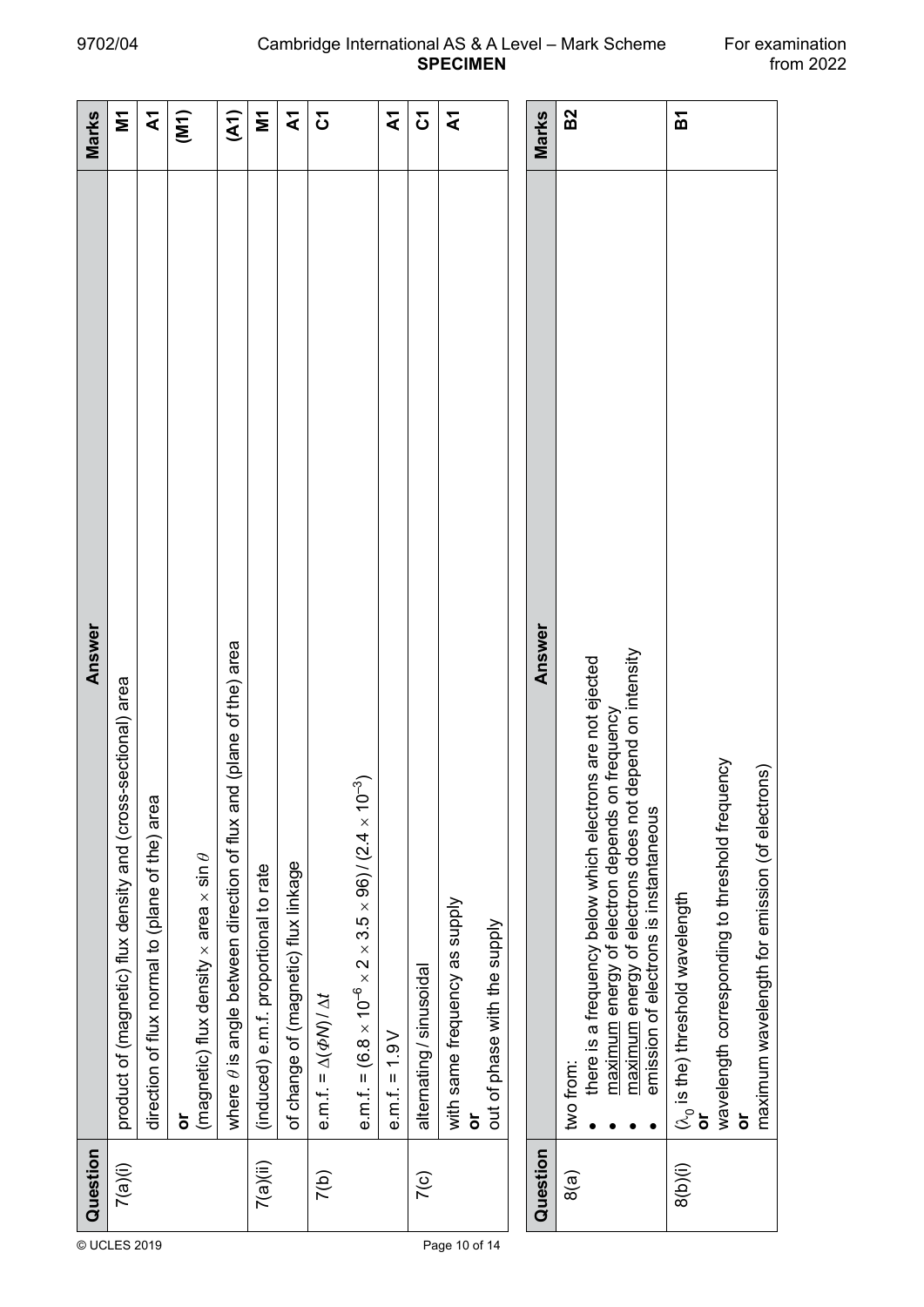|               | Question      | Answer                                                                                                                             | Marks                                       |
|---------------|---------------|------------------------------------------------------------------------------------------------------------------------------------|---------------------------------------------|
| © UCLES 2019  | 8(b)(ii)      | intercept = $1/\lambda_0 = 2.2 \times 10^6 \text{ m}^{-1}$                                                                         | ২                                           |
|               |               | $\lambda_0 = 4.5 \times 10^{-7}$ m                                                                                                 |                                             |
|               | 8(b)(iii)     | into gradient formula<br>gradient = $2.0 \times 10^{-25}$ or correct substitution                                                  | $\overline{\mathbf{b}}$                     |
|               |               | gradient = $hc$                                                                                                                    | $\mathfrak{S}% _{A}^{\ast}(\mathbb{R}^{N})$ |
|               |               | $h = (2.0 \times 10^{-25}) / (3.0 \times 10^8)$                                                                                    | ২                                           |
|               |               | $h = 6.7 \times 10^{-34}$ Js                                                                                                       |                                             |
|               | 8(c)          | line with same gradient as printed line                                                                                            | という                                         |
|               |               | $\times$ 10 <sup>6</sup> when candidate's line extrapolated<br>straight line with positive gradient, intercept at greater than 2.2 | る                                           |
|               |               |                                                                                                                                    |                                             |
|               | Question      | Answer                                                                                                                             | Marks                                       |
| Page 11 of 14 | 9(a)          | $7^0$ e                                                                                                                            | 运                                           |
|               | Q(b)(i)       | $E = mc^2$                                                                                                                         | <u>δ</u>                                    |
|               |               | $E = 1.66 \times 10^{-27} \times (3.00 \times 10^8)^2$                                                                             | Σ                                           |
|               |               | $(1.0^{10} + 1.494 \times 10^{-10} )$                                                                                              |                                             |
|               |               | division of energy by 1.60 x 10 <sup>-13</sup> shown, to give 934 MeV                                                              | $\mathbf{\tilde{z}}$                        |
|               | $(i)$ $(i)$   | $\Delta m = (82 \times 1.00863u) + (57 \times 1.00728u) - 138.955u$                                                                | $\mathfrak{S}$                              |
|               |               | $\Delta m = (-11.16762)$ (u)                                                                                                       |                                             |
|               |               | energy = $1.16762 \times 934$                                                                                                      | $\mathfrak{S}$                              |
|               |               | energy per nucleon = $(1.16762 \times 934)/139$                                                                                    | $\mathbf{\Sigma}$                           |
|               |               | $= 7.85$ MeV                                                                                                                       |                                             |
|               | $\frac{1}{9}$ | uranium-235 has a larger nucleon number (than lanthanum-139 and than 56)<br>or (fission) reaction releases energy                  | Σ                                           |
|               |               | so (binding energy per nucleon is) less                                                                                            | $\mathbf{\bar{x}}$                          |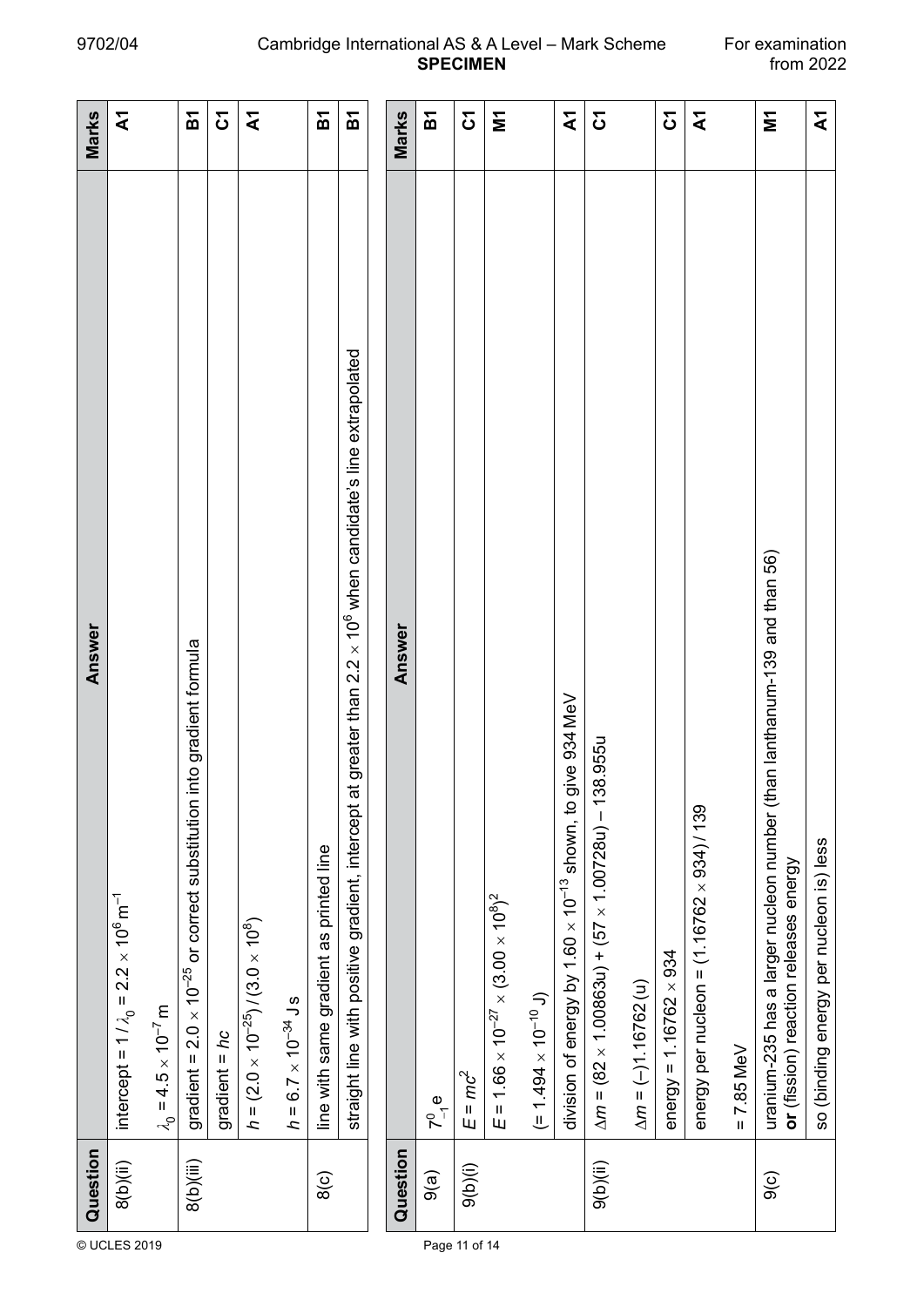| 瓦<br>Marks<br>$\mathfrak{S}$<br>$\mathbf{\tilde{z}}$<br>Σ<br>২<br><b>PA</b><br>という<br>인<br><b>PA</b><br>瓦<br>瓦<br>という<br>짇<br>こと<br>인<br>运<br>こと<br>짇<br>reflected pulse) gives the depth (of the boundary)<br>n about the nature of the boundary<br>(same mass therefore) combined momentum of electron and positron is zero<br>them (to conserve momentum)<br>Answer<br>turns into energy<br>$(=\exp(-0.55))$<br>tissue)<br>ratio = $\frac{1}{2}$ (exp $\frac{1}{2}$ -1.5 $\times$ 2.9)) / (exp $\frac{1}{2}$ -4.0 $\times$ 0.95))<br>time between transmission and detection (of<br>positrons (emitted) interact with electrons (in<br>intensity (of reflected pulse) gives informatio<br>(pair) annihilation (between the two)/matter<br>photons have momentum so must be two of |
|--------------------------------------------------------------------------------------------------------------------------------------------------------------------------------------------------------------------------------------------------------------------------------------------------------------------------------------------------------------------------------------------------------------------------------------------------------------------------------------------------------------------------------------------------------------------------------------------------------------------------------------------------------------------------------------------------------------------------------------------------------------------------------------|
|                                                                                                                                                                                                                                                                                                                                                                                                                                                                                                                                                                                                                                                                                                                                                                                      |
|                                                                                                                                                                                                                                                                                                                                                                                                                                                                                                                                                                                                                                                                                                                                                                                      |
|                                                                                                                                                                                                                                                                                                                                                                                                                                                                                                                                                                                                                                                                                                                                                                                      |
|                                                                                                                                                                                                                                                                                                                                                                                                                                                                                                                                                                                                                                                                                                                                                                                      |
|                                                                                                                                                                                                                                                                                                                                                                                                                                                                                                                                                                                                                                                                                                                                                                                      |
|                                                                                                                                                                                                                                                                                                                                                                                                                                                                                                                                                                                                                                                                                                                                                                                      |
|                                                                                                                                                                                                                                                                                                                                                                                                                                                                                                                                                                                                                                                                                                                                                                                      |
|                                                                                                                                                                                                                                                                                                                                                                                                                                                                                                                                                                                                                                                                                                                                                                                      |
|                                                                                                                                                                                                                                                                                                                                                                                                                                                                                                                                                                                                                                                                                                                                                                                      |
|                                                                                                                                                                                                                                                                                                                                                                                                                                                                                                                                                                                                                                                                                                                                                                                      |
|                                                                                                                                                                                                                                                                                                                                                                                                                                                                                                                                                                                                                                                                                                                                                                                      |
|                                                                                                                                                                                                                                                                                                                                                                                                                                                                                                                                                                                                                                                                                                                                                                                      |
|                                                                                                                                                                                                                                                                                                                                                                                                                                                                                                                                                                                                                                                                                                                                                                                      |
|                                                                                                                                                                                                                                                                                                                                                                                                                                                                                                                                                                                                                                                                                                                                                                                      |
|                                                                                                                                                                                                                                                                                                                                                                                                                                                                                                                                                                                                                                                                                                                                                                                      |
|                                                                                                                                                                                                                                                                                                                                                                                                                                                                                                                                                                                                                                                                                                                                                                                      |
|                                                                                                                                                                                                                                                                                                                                                                                                                                                                                                                                                                                                                                                                                                                                                                                      |
|                                                                                                                                                                                                                                                                                                                                                                                                                                                                                                                                                                                                                                                                                                                                                                                      |
|                                                                                                                                                                                                                                                                                                                                                                                                                                                                                                                                                                                                                                                                                                                                                                                      |